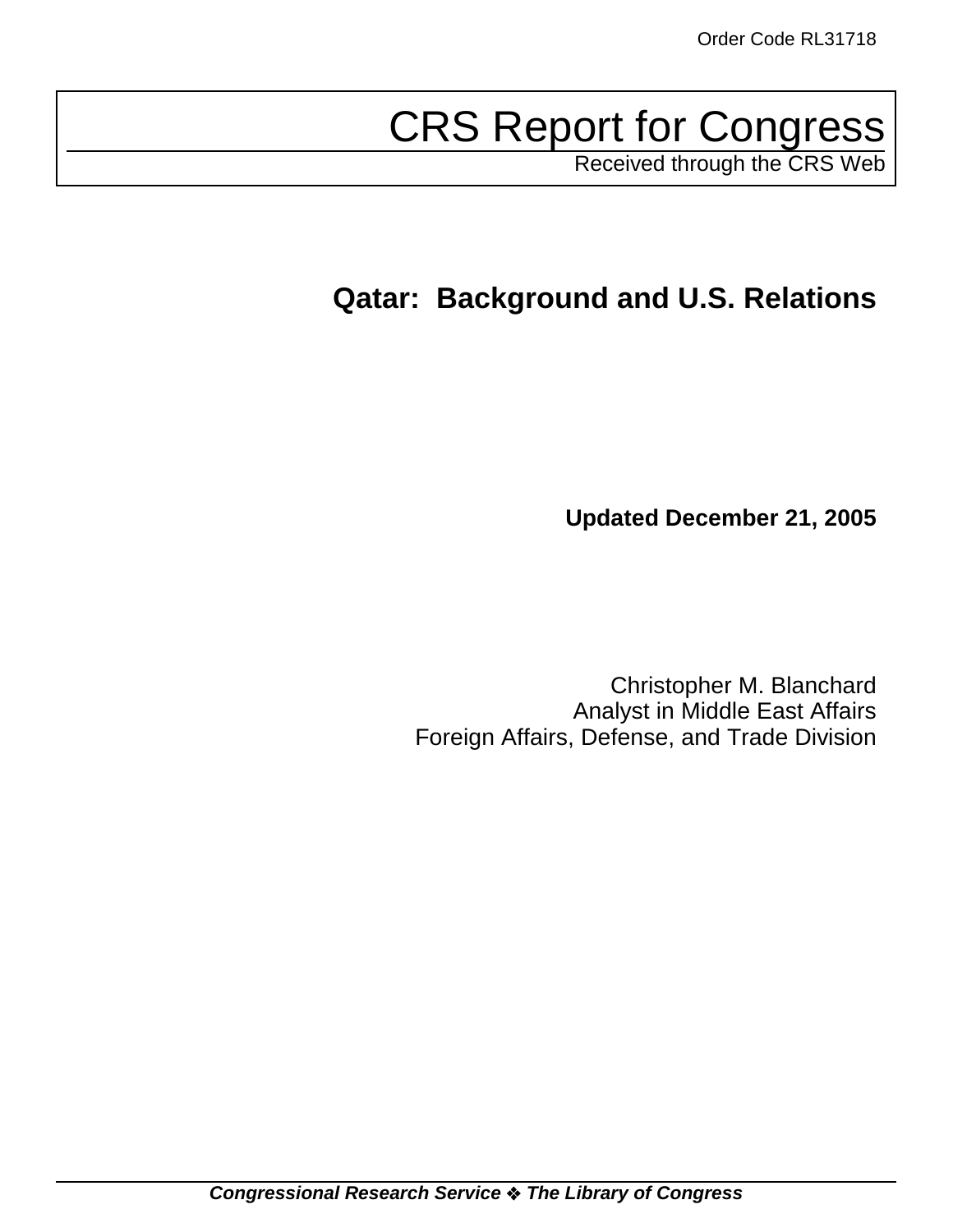#### Qatar: Background and U.S. Relations

#### **Summary**

Qatar, a small peninsular country in the Persian Gulf, has emerged as an important ally of the United States since the late 1990s and currently serves as host to major U.S. military facilities for command, basing, and equipment pre-positioning. Qatar holds the third largest proven natural gas reserves in the world, and its small population enjoys the highest per capita income of any Middle Eastern country. The Emir of Qatar, Shaikh Hamad bin Khalifa Al Thani, has embarked upon a limited course of political liberalization since replacing his father in a bloodless palace coup in 1995. The Emir also has undertaken several projects to diversify Qatar's economy and improve educational opportunities for Qatari citizens. As part of Qatar's liberalization experiment, the Qatari monarchy founded Al Jazeera, the Arab world's first all-news satellite television network, in 1995. In an April 2003 referendum, Qatari voters approved a new constitution that officially granted women the right to vote and run for national office. Under the new constitution, elections for a partially elected national assembly will take place some time in late 2006 or 2007.

Following joint military operations during Operation Desert Storm in 1991, Qatar and the United States concluded a Defense Cooperation Agreement that has been subsequently expanded. In April 2003, the U.S. Combat Air Operations Center for the Middle East moved from Prince Sultan Airbase in Saudi Arabia to Qatar's Al Udeid airbase south of Doha, the Qatari capital. Al Udeid serves as a logistics hub for U.S. operations in Afghanistan as well as a key command and basing center for Operation Iraqi Freedom. Nearby Camp As Sayliyah is the largest pre-positioning facility of U.S. military equipment in the world.

In spite of serving as the host to a large U.S. military presence and supporting U.S. regional initiatives, Qatar has remained relatively secure. A shooting attack took place at Al Udeid airbase in November 2000, and on March 19, 2005, an Egyptian national carried out a suicide car bomb attack at a theater popular with Western expatriates on the outskirts of Doha. The car bombing, the first terrorist attack in Qatar to target civilians, killed one British citizen and wounded twelve others. Recent terrorist statements indicate that U.S. facilities in Qatar remain potential targets.

U.S. officials have described Qatar's counterterrorism cooperation since 9/11 as significant; however, some observers have raised questions about possible support for Al Qaeda by some Qatari citizens, including members of Qatar's large ruling family. According to the 9/11 Commission Report, Qatar's current Interior Minister provided safe haven to 9/11 mastermind Khalid Shaikh Mohammed during the mid-1990s, and press reports indicate other terrorists may have received financial support or safe haven in Qatar after 9/11, including a Chechen terrorist financier who was assassinated in Doha in 2004 and Al Qaeda in Iraq leader Abu Musab Al Zarqawi.

This report was originally written by Jeremy Sharp, and has been revised and will be updated by Christopher Blanchard to reflect significant developments. For further information, see CRS Report RL31889, *The Al-Jazeera News Network: Opportunity or Challenge for U.S. Foreign Policy in the Middle East?*;and CRS Report RL31533, *The Persian Gulf: Issues for U.S. Policy, 2004*.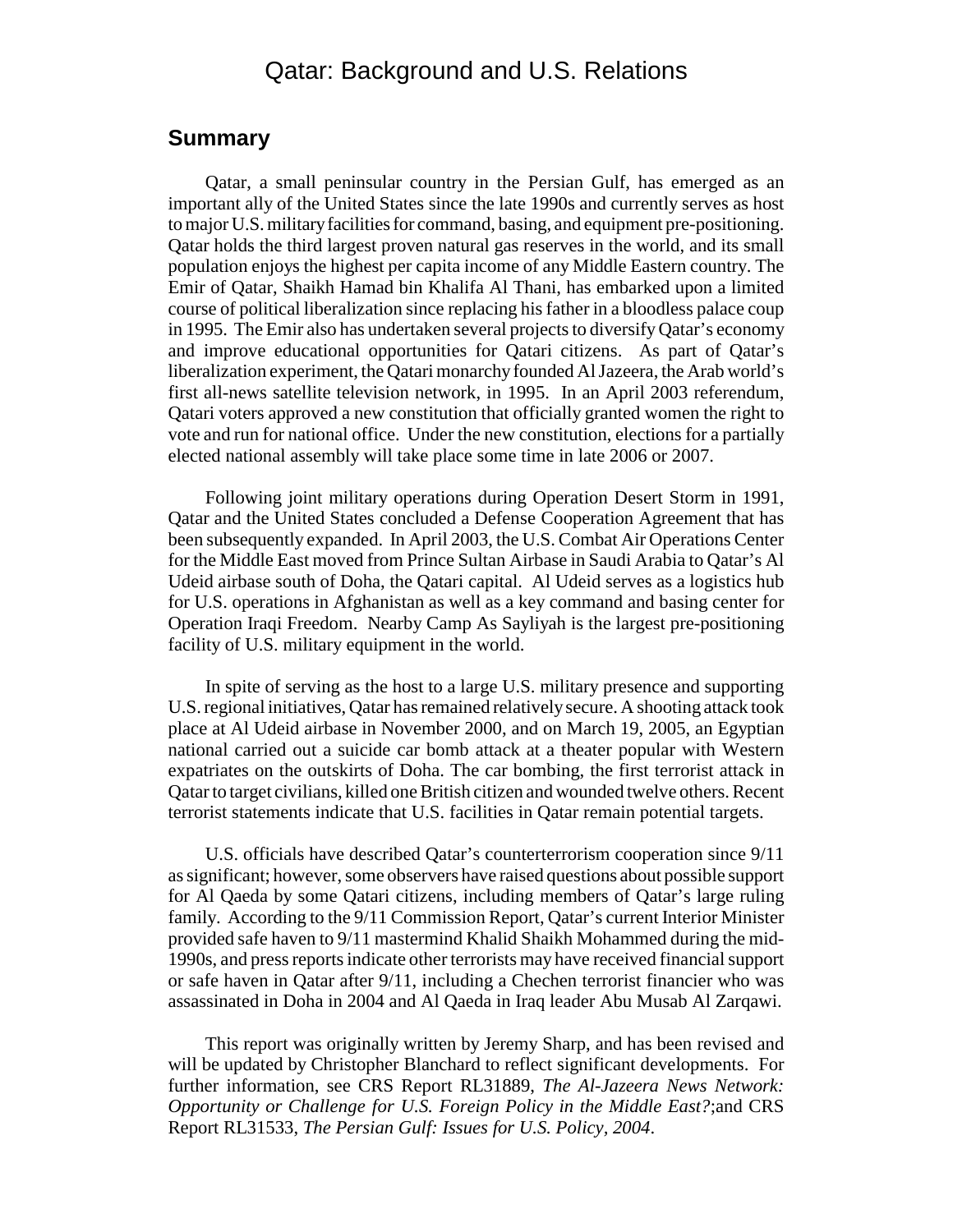## **Contents**

| Assassination of Chechen Terrorist Financier in Doha  11 |
|----------------------------------------------------------|
|                                                          |
|                                                          |
|                                                          |
|                                                          |
|                                                          |
|                                                          |

# **List of Figures**

### **List of Tables**

| Appendix B: Chiefs of State and Cabinet Members of Qatar  14 |  |
|--------------------------------------------------------------|--|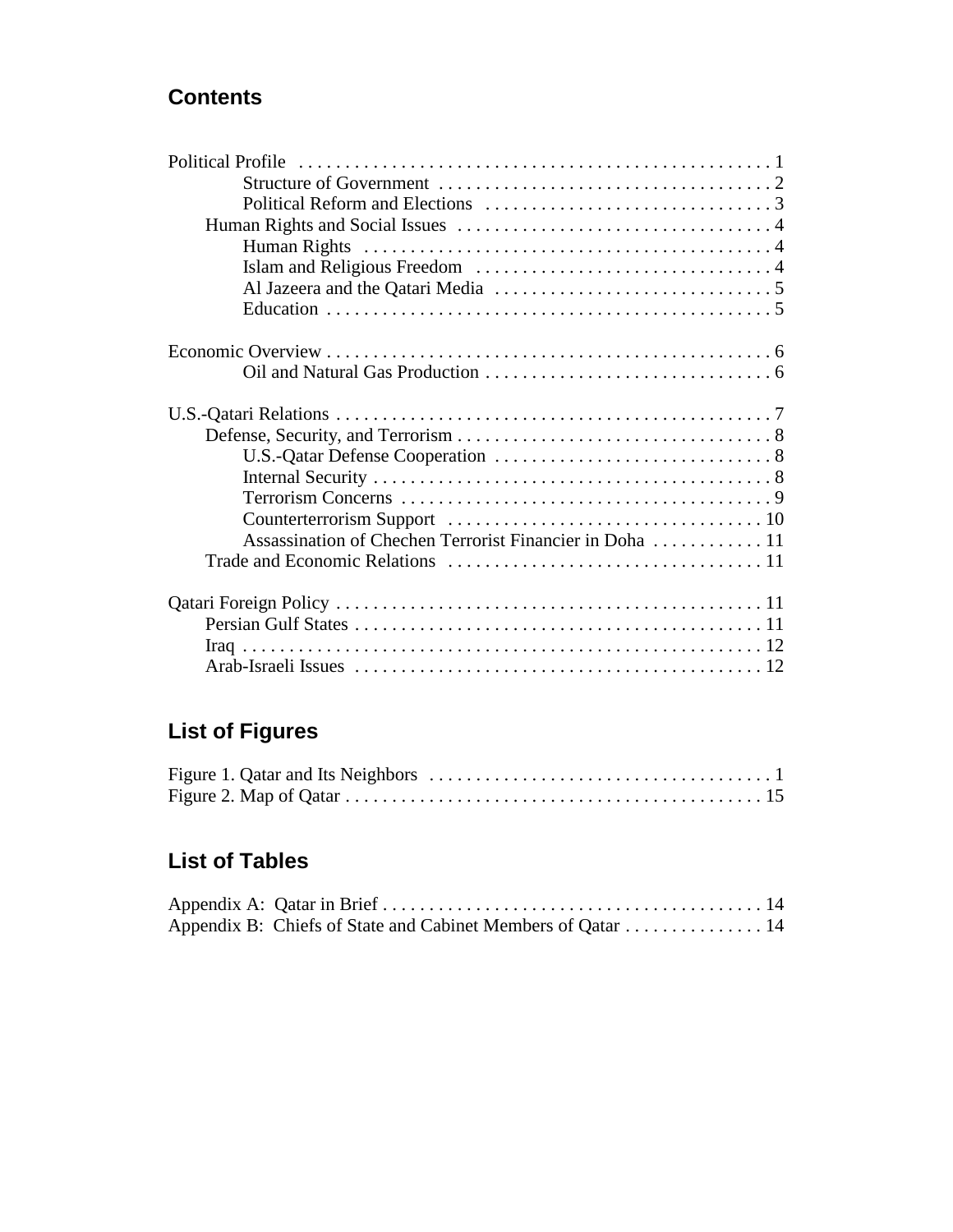# Qatar: Background and U.S. Relations

Qatar, a small peninsular state bordering Saudi Arabia in the Persian Gulf, is a constitutional monarchy governed by the Al Thani family. The country gained independence from the United Kingdom on September 3, 1971. Qatar's Emir, Shaikh Hamad bin Khalifa Al Thani, replaced his father as Qatar's ruler in a 1995 palace coup and has survived at least one counter-coup attempt.<sup>1</sup>

#### **Political Profile**

On June 27, 1995, in a bloodless palace coup, Shaikh Hamad replaced his father, Shaikh Khalifa, who had ruled Qatar for 23 years. The former ruler had been

living out of the country in Cannes, **Figure 1. Qatar and Its Neighbors**France for most of that period and had turned over many routine affairs of state to Shaikh Hamad, then crown prince and commander of Qatar's small armed forces. The ruling Al Thani family rallied behind Shaikh Hamad, who quickly consolidated control. In February 1996, supporters of Shaikh Khalifa unsuccessfully attempted a counter-coup, which prompted Shaikh Hamad to initiate civil proceedings against his father to retrieve an alleged \$3-\$12 billion of state assets supposedly in his possession.<sup>2</sup> The alleged mastermind of the counter-coup attempt, cousin of the Emir and former minister Shaikh Hamad bin Jassim bin Hamad Al Thani, was captured outside of Qatar and prosecuted: he remains on death row. Saudi Arabian mediation facilitated an out-of-court settlement





 $1$  The term "Emir" (or Amir), often translated as prince, is the term used for monarch or ruler in the Persian Gulf region. The term "Shaikh" (or Sheikh or Shaykh) is an honorific title, which can mean a ruler, a tribal leader, or a venerable religious figure. "Shaikh" is pronounced with a long A (as in "say"), not a long E (as in "see").

 $2$  Some Qataris believe that the government of Saudi Arabia supported Shaikh Khalifa in his attempt to return to power in Qatar. See, Craig S. Smith, "A Tiny Gulf Kingdom Bets its Stability on Support for U.S.," *The New York Times*, Oct. 24, 2002.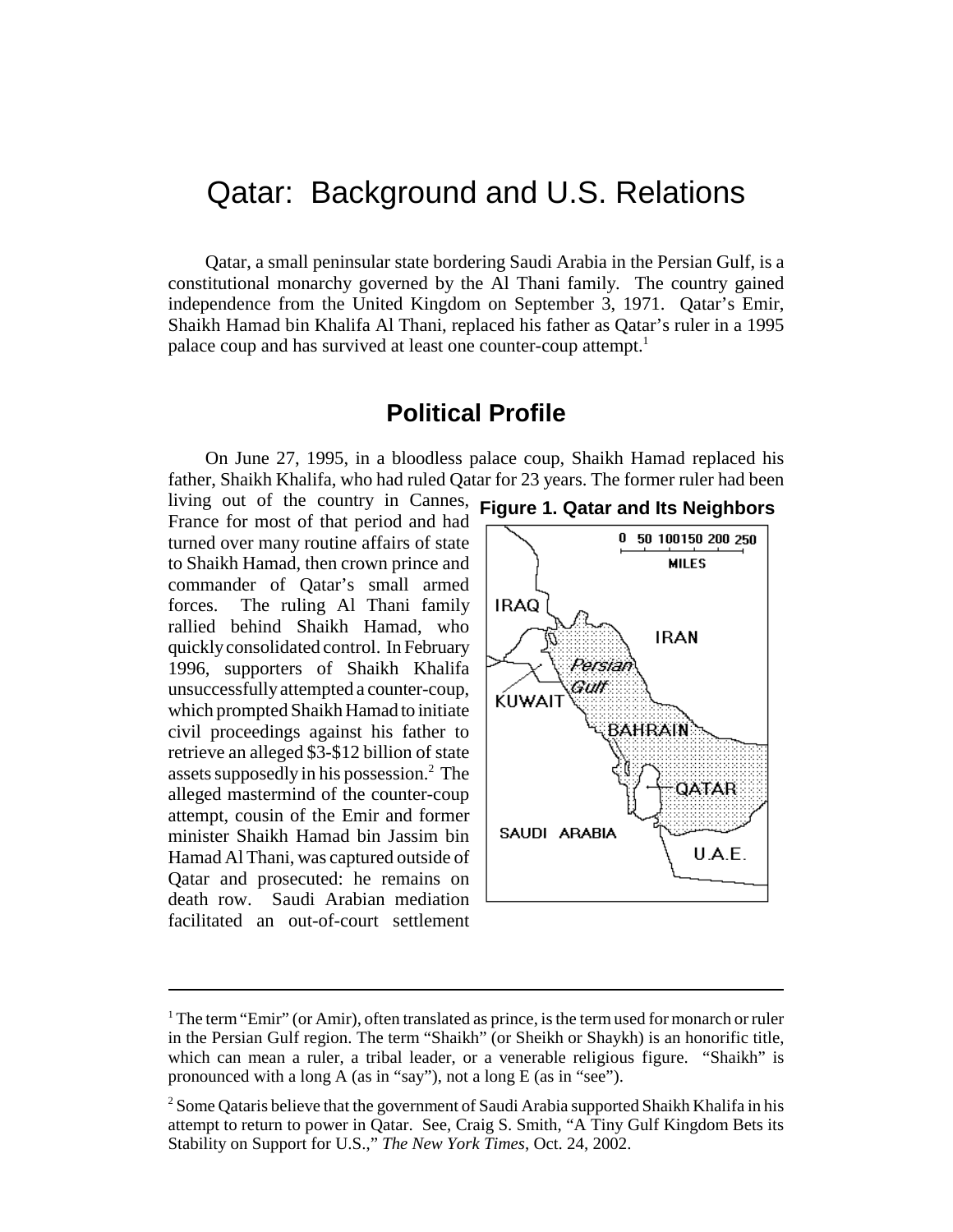between the Emir and his father, and they have reconciled, although the former Emir has not returned to Qatar.

Shaikh Hamad, at age 54, has been described as a representative of an emerging new generation of Persian Gulf leaders.<sup>3</sup> Like King Abdullah II of Jordan, Shaikh Hamad was educated in the United Kingdom and holds degrees from Sandhurst Military Academy and Cambridge University. He has three wives and eleven children. In 1997, the Emir underwent kidney transplant surgery in the United States. Since then, there have been no new reports regarding his health.

**Structure of Government.** The Emir is head of the executive branch of the Qatari government and appoints members of the Al Thani family and other notables to a governing Council of Ministers (cabinet), which is headed by his brother, Prime Minister Abdallah bin Khalifa Al Thani. The country's constitution (approved in April 2003 and in force as of June 2005) stipulates that the rule of the state is hereditary within the Al Thani family and that future successors to the throne will follow the line of the Emir's male offspring.<sup>4</sup> In August 2003, the Emir replaced his third oldest son, Jassem bin Hamad Al Thani, as heir apparent. His fourth oldest son, Tamim bin Hamad Al Thani, is now the named successor to the Qatari monarchy.<sup>5</sup>

The constitution also states that legislative authority will reside in the hands of a 45-member Advisory Council (*Majlis Al Shura*), two-thirds of which will be directly elected and one-third appointed by the Emir from among ministers or others.<sup>6</sup> National elections for the new Advisory Council are expected to take place some time before the end of 2007, and women will have the right to vote in the elections and to run for office. The Advisory Council will have oversight authority over the Council of Ministers and will be able to propose legislation and review budgets. The constitution also empowers the Advisory Council to issue motions of no-confidence against government ministers; no-confidence motions must be approved by twothirds of the Advisory Council. Council members will serve four-year terms.

<sup>6</sup> Prior to the establishment of a partially elected national assembly, Qatar had a fullyappointed, 35-member advisory council that could only make recommendations to the Council of Ministers. Qatar's old Provisional Constitution provided for a modified electoral procedure in choosing members of the Council and a three-year term; nevertheless, the Council remained appointive in practice, and terms of the Council members were extended in three or four-year increments since 1975.

<sup>&</sup>lt;sup>3</sup> The Emir's official website is available at [http://www.diwan.gov.qa/english/main\_page\_ english\_NF.htm].

<sup>4</sup> The constitution was approved in a nation-wide referendum in which 96.6% of participating voters (68,987) approved the constitution and only 3.3.% opposed it (2,145).

<sup>5</sup> Jassem bin Hamad reportedly was either dissatisfied with his lack of substantive responsibilities, or did not have an interest in continuing to serve as crown prince. According to some reports, the Emir's second oldest son, Fahd bin Hamad Al Thani, closely associated himself with Arab volunteers to the anti-Soviet conflict in Afghanistan during the 1980s and is believed to retain close ties to conservative Islamic figures. See Michael Knights and Anna Solomon-Schwartz, "The Broader Threat from Sunni Islamists in the Gulf," *PolicyWatch* #883, Washington Institute for Near East Policy, July 19, 2004.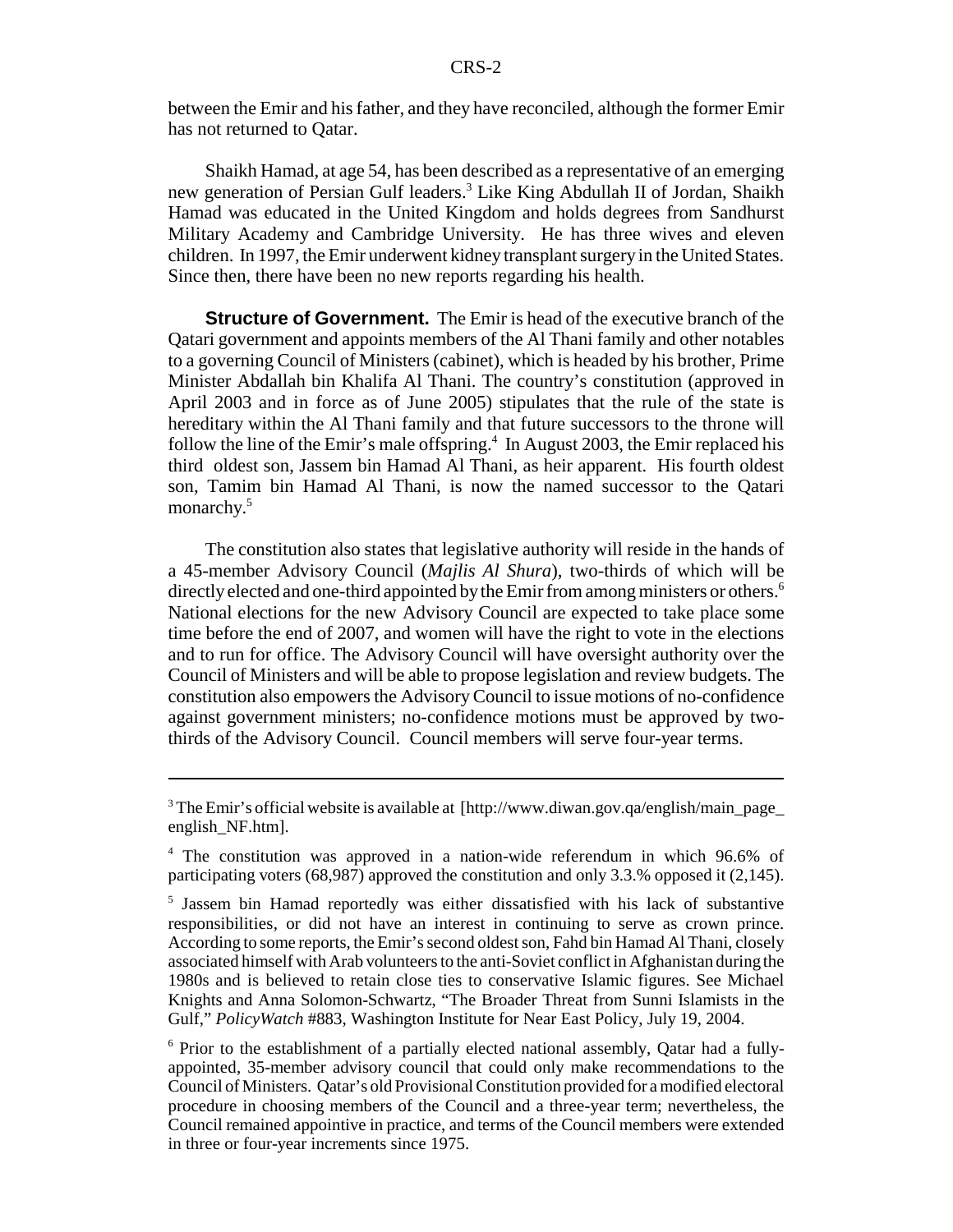**Political Reform and Elections.** Shaikh Hamad and his advisers have embarked on a limited political reform program designed to gradually make Qatar's government more participatory and accountable. Although a series of national elections have been held (see below), the government continues to maintain strict limits on freedoms of assembly and association: a series of new laws allow for individuals to organize political demonstrations and public gatherings, but organizers must obtain a permit from the government, and Qatari authorities may impose restrictions on the topics of discussion. Political parties are not allowed in Qatar, and all private professional and cultural associations must register with the state and are monitored.

Qatari authorities have allowed a series of national elections as components of the country's gradual transition toward greater democratic participation. The elections also have provided a "trial and error" setting for the creation and improvement of Qatar's national electoral infrastructure. In April 1998, 3,700 business community leaders participated in an election for a national Chamber of Commerce, selecting 17 members from a slate of 41 candidates. In March 1999, a Central Municipal Council election occurred in which 248 candidates (including 6 women) competed for 29 seats, and all adult Qatari citizens, with the exception of members of the police and armed forces, were allowed to vote and run for office. The election marked the first time a Persian Gulf country had enfranchised all of its male and female citizens in a nation-wide election.<sup>7</sup> In April 2003, national elections for the Municipal Council's new term resulted in the first electoral victory for a Qatari female candidate, Shaikha Yousef Al Jiffri, an appointed officer at the Education Ministry who ran unopposed. $8$ 

Although the Municipal Council functions primarily in an advisory role to the Ministry of Municipal and Agricultural Affairs, some observers view it as a steppingstone to the wider political liberalization implied by the creation of the Advisory Council by the new constitution. Similarly, the national elections for the Municipal Council are seen by Qatari officials as test cases for future Advisory Council elections.

Some observers and Arab commentators have questioned the timing of Qatar's reforms, calling them symbolic and primarily geared toward satisfying U.S. policy goals of promoting democracy in the region. In response to this criticism, one Qatari politician wrote that "the truth is that this constitution is not a reaction to these events, and as a Qatari politician, I can assert that the democratic trend and the desire to establish a state of institutions and rule of law represents a deep conviction that the Prince of Qatar beholds ... even before he became a Prince."9

<sup>7</sup> All six female candidates were defeated in the 1999 election.

<sup>8</sup> "Qatar Elects First Woman to Council Doha," *Gulf News*, Apr. 8, 2003.

<sup>&</sup>lt;sup>9</sup> "The Constitution's Referendum: Proof of the Democratic Experience in Qatar," Dar Al *Hayat*, Apr. 22, 2003.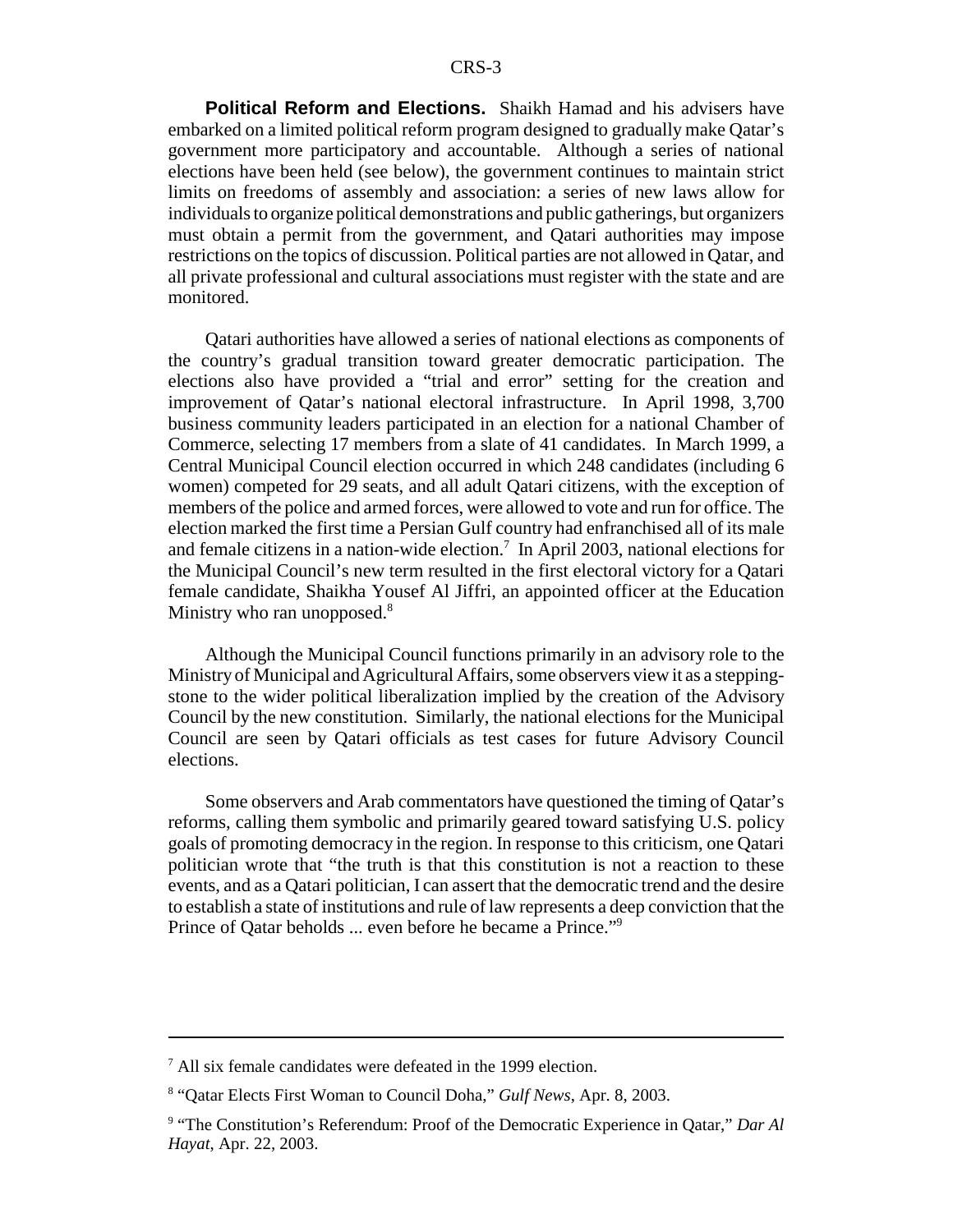#### **Human Rights and Social Issues**

**Human Rights.** The U.S. Department of State Country Report on Human Rights for 2004 states that "although there were some improvements [in Qatar] in a few areas, serious problems remained."10 According to the report, the rights of noncitizens are at times abused, particularly among domestic servants from the Phillippines and South East Asia. As in other Gulf countries, expatriate laborers are vulnerable to exploitation by employers who capitalize on their fear of deportation. Citizenship is withheld from foreign workers, who outnumber native Qataris in the labor force by an estimated ratio of more than 5 to  $1<sup>11</sup>$  In December 2004, Oatar announced that it was banning the use of children as camel jockeys, a practice long decried by the international community.

In May 2004, the Emir issued a new labor law, which gives Qatari nationals the right to form associations with legal status and allows workers to go on strike. The new legislation also bans employing youth under the age of 16, sets the working day at eight hours, and grants women equal rights with men, in addition to a paid 50-day maternity leave. Some observers have criticized the new legislation for not extending legal protections to Qatar's large foreign workforce. Critics charge that the labor law places additional restrictions on guest workers by prohibiting non-citizens from forming labor unions and restricting their ability to bargain collectively and to strike.

**Islam and Religious Freedom.**<sup>12</sup> Islam is the official religion of the state of Qatar. Conditional freedom of worship is protected under the constitution, although proselytization by non-Muslims is illegal. Qatar, like Saudi Arabia, officially adheres to the Wahhabi version of Sunni Islam; however, in contrast with Saudi Arabia, Wahhabi tenets are not publicly enforced or strictly adhered to in most public settings.13 Qatar hosts a number of conservative Islamic clerics, including Dr. Yusuf Al Qaradawi, a controversial figure whose views on the conditional legitimacy of suicide bombing and whose outspoken critiques of Israel, the United States, and terrorism have made him a target of criticism from a wide range of observers.<sup>14</sup>

<sup>&</sup>lt;sup>10</sup> U.S. Department of State 2004 Country Report on Human Rights Practices in Qatar available at [http://www.state.gov/g/drl/rls/hrrpt/2004/41730.htm]. Released on Feb. 28, 2005.

 $11$ <sup>11</sup> The new Qatari constitution does not address the rights of foreign guest workers.

<sup>&</sup>lt;sup>12</sup> U.S. Department of State's 2005 International Religious Freedom Report on Qatar available at [http://www.state.gov/g/drl/rls/irf/2005/51608.htm] Released on Nov. 8, 2005

<sup>13</sup> For more on Sunni Islam and Wahhabism, see CRS Report RS21745, *Islam: Sunnis and Shiites*; and CRS Report RS21695, *The Islamic Traditions of Wahhabism and Salafiyya*, both by Christopher M. Blanchard.

 $14$  Qaradawi is regarded as moderately conservative by many Muslims, although his declared views on the legitimacy of "struggle" and "martyrdom operations" against "occupation forces" have made him controversial to some in the Islamic world as well as many in the United States and Israel. He also is frequently criticized by violent Islamic groups for his condemnations of terrorist attacks on civilians. Qaradawi hosts a popular weekly call-in television show on Al Jazeera and frequently delivers sermons in Qatari mosques. He also (continued...)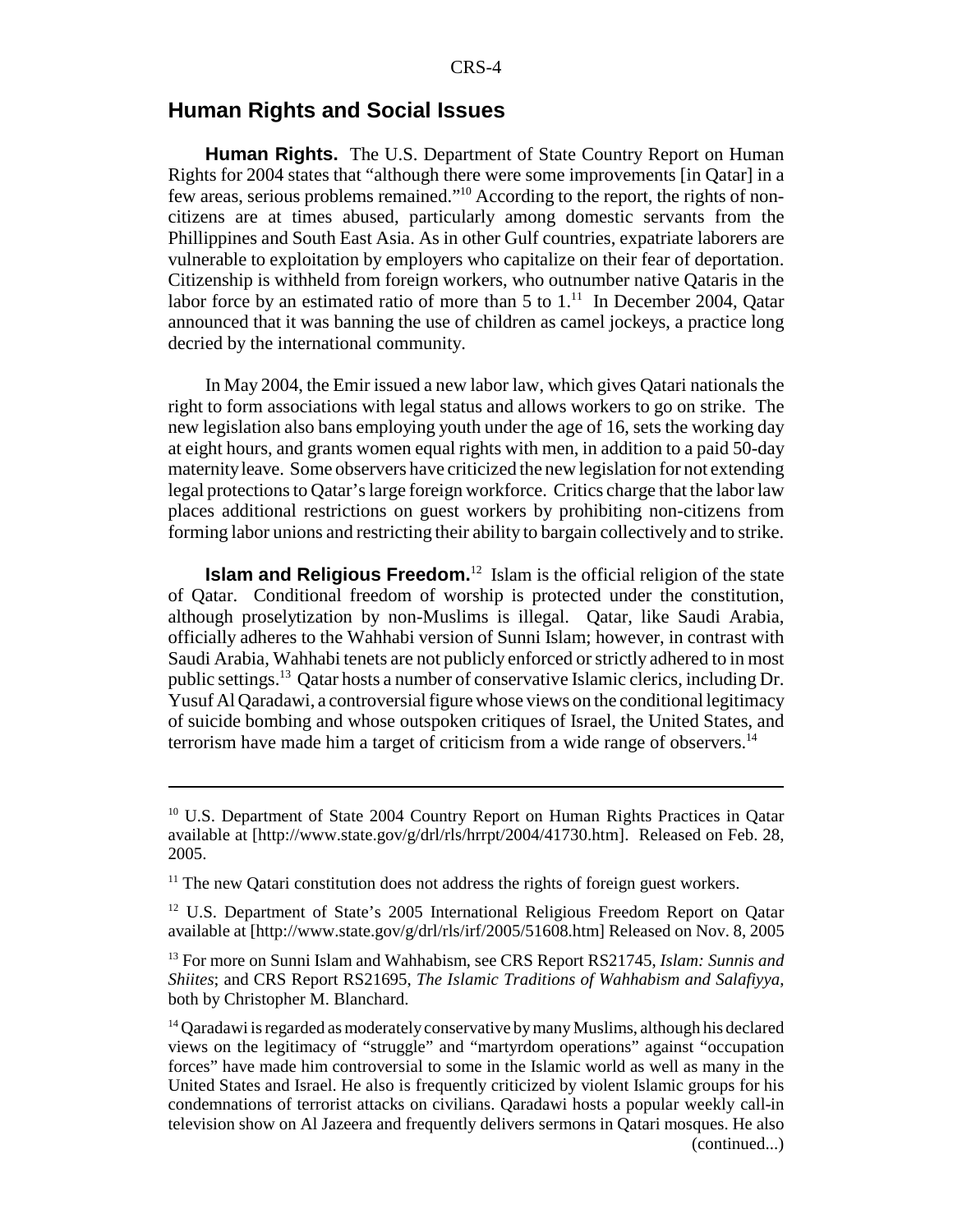In November 2005, the Emir donated a plot of land for the construction of a \$7 million Anglican church to be built during  $2006$ <sup>15</sup> Qatar established diplomatic ties with the Holy See in November 2002. Qatar does not ban alcohol, which is available in licensed premises such as the bars of major hotels and clubs.

**Al Jazeera and the Qatari Media.** Shaikh Hamad helped establish the Al Jazeera satellite television news network in 1996 with a \$140 million grant. Since then, the Qatari government has provided most of the channel's funding, as advertising revenue only meets 35%-40% of Al Jazeera's annual operating expenses. Qatari government officials and Al Jazeera executives argue that the station's inability to attract sufficient advertising revenue is a function of the channel's controversial status across the Middle East. These officials and executives allege that other Arab governments exert pressure on companies based in or operating in their countries to refrain from advertising on Al Jazeera, because the channel may provide coverage of internal political, social, and economic developments that are unflattering to ruling regimes or less biased or censored than traditional governmentrun media outlets.16 Al Jazeera devotes less of its air time to coverage of Qatari affairs than of the internal affairs of other Arab states. Recent British media reports concerning alleged comments made by President George W. Bush referring to the possible bombing of Al Jazeera headquarters in Doha sparked widespread concern and debate in Qatar, leading some Qataris to question their country's support for U.S. policy initiatives.17

Although the Qatari government lifted formal censorship of the Qatari media in 1995, journalists tend to exercise a degree of self-censorship, particularly with regard to the Emir and his immediate family. Internet service in Qatar is monitored for pornography and other material considered insulting to Islam.

**Education.** Qatar has invested heavily in improving the educational opportunities available to its citizens in recent years. Prominent Qatari women also have taken a leading role in a number of education reform programs. On May 5, 2003, Shaikh Hamad appointed Shaikha Bint Ahmed Al Mahmoud, daughter of the Minister of State for Foreign Affairs, as Minster of Education. This appointment signified the first appointment ever of a female cabinet minister in any Persian Gulf state. In October 2003, Shaikha Mozah Bint Nasser Al Missned, one of Shaikh

 $14$  (...continued)

operates a charitable umbrella organization known as the Union of Good that coordinates the delivery of relief and assistance to Palestinians in the West Bank and Gaza Strip. Some of the Union's member organizations have been described by Israeli sources as fundraisers for Hamas and other Palestinian terrorist groups. For more on the Union of Good, see [http://www.101days.org/] and [http://www.intelligence.org.il/eng/sib/2\_05/funds.htm].

<sup>&</sup>lt;sup>15</sup> The Church of the Epiphany will not feature a steeple or rooftop cross. Michael Theodoulou, "Muslim State to Build first Christian Church for 1,400 Years," *The Times* (London) Nov. 2, 2005.

<sup>&</sup>lt;sup>16</sup> Author meeting at Al Jazeera headquarters, Jan. 2005.

 $17$  The White House refused to comment on the reported comments other than to characterize them as "outlandish and inconceivable." *The Peninsula* (Doha) "Doha Shocked, Sit-in Today," Nov. 24, 2005.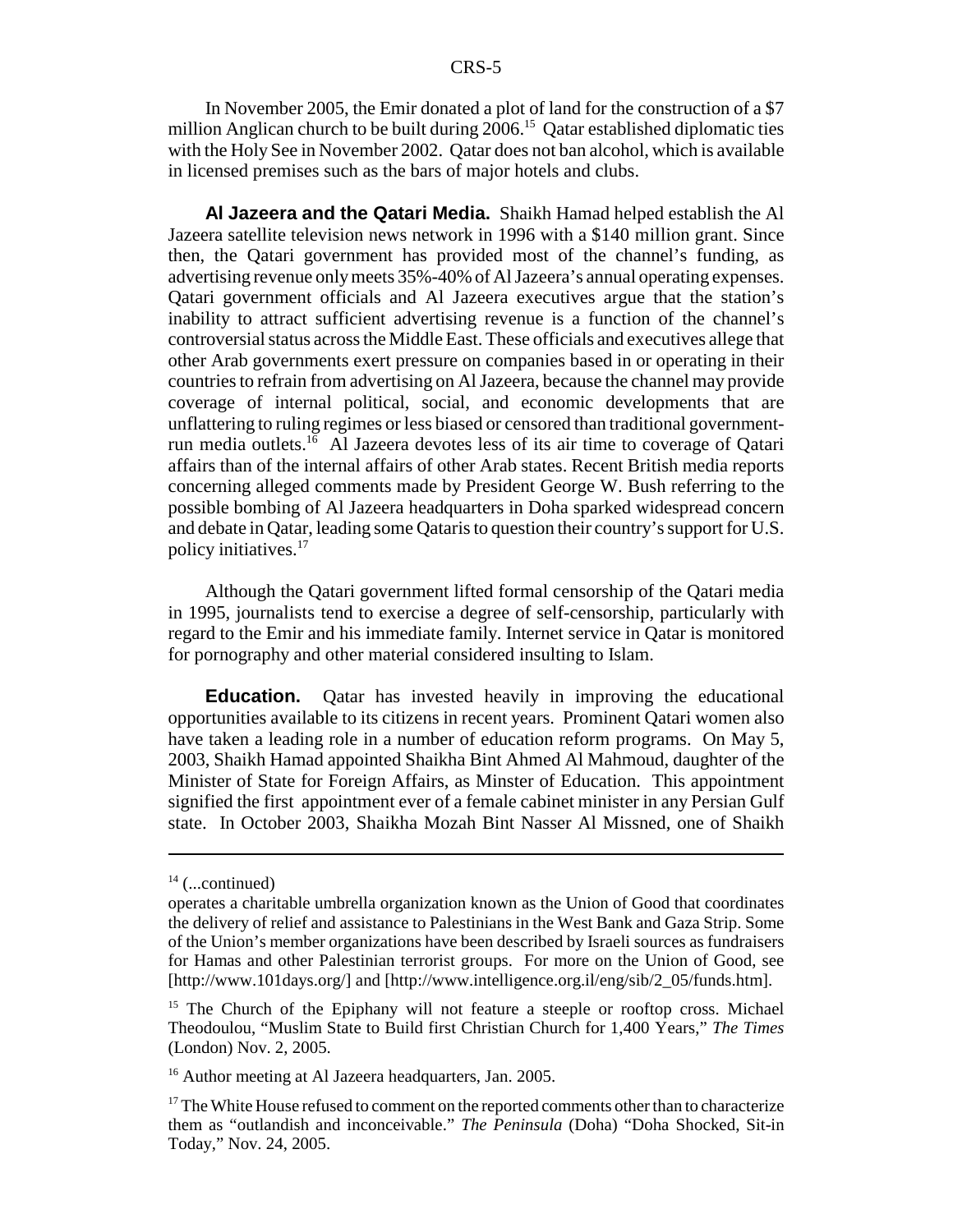Hamad's wives, helped launch Qatar's new "Education City," a state-of-the-art campus complex in Doha that offers degrees from several U.S. universities including Weill Cornell Medical College, Georgetown University's Edmund A. Walsh School of Foreign Service, Texas A&M University, Virginia Commonwealth University, and Carnegie Mellon University. Shaikha Mozah serves as the Chairperson of the Qatar Foundation, which directs Education City's activities.<sup>18</sup> The RAND Corporation has evaluated and recommended reform options for Qatar's primary, secondary, and postsecondary education systems and operates a public policy analysis center in cooperation with the Qatar Foundation on the Education City campus.

#### **Economic Overview**

Oil and natural gas production is the mainstay of Qatar's robust economy, which has experienced an average annual growth rate of 7.5% over the last five years. Income from oil sales accounts for nearly 70% of government revenues. Japan, South Korea, and Singapore are the leading importers of oil from Qatar. With regard to Qatar's economy, in a major departure from his more conservative-minded father, Shaikh Hamad has borrowed heavily from foreign banks since the late-1990s in order to modernize Qatar's energy infrastructure.

**Oil and Natural Gas Production.** Qatar Petroleum (QP), the state-owned oil company, has increased its output from 593,000 barrels per day (b/d) in 1999 to meet Qatar's current OPEC production quota of 726,000 b/d.<sup>19</sup> However, with oil reserves likely to be exhausted by 2026 at current production rates, Qatar is rapidly moving to exploit its vast natural gas reserves.20 As part of a long-term development strategy, Qatar has tapped international financial markets and invited foreign investment in recent years in order to finance the expansion of its gas extraction and liquified natural gas (LNG) production facilities.<sup>21</sup> The Export-Import Bank of the United States has provided over \$1 billion dollars in loan guarantees to support the

<sup>&</sup>lt;sup>18</sup> For more information on Education City and the Qatar Foundation, which oversees its activities, see the Foundation's website, available at [http://www.qf.edu.qa/output/ Page1.asp].

 $19$  Qatar is the smallest oil producing member of OPEC. Revenues from petroleum exports account for 60%-70% of government revenues.

<sup>&</sup>lt;sup>20</sup> With proven oil reserves of 15.2 billion barrels, Qatar has far less oil than the major Persian Gulf producers, such as Kuwait (96.5 billion barrels), Iraq (112 billion barrels), and Saudi Arabia (252 billion barrels). However, Qatar has the third largest natural gas reserves in the world behind Russia and Iran. Qatar's supply of natural gas doubled in 2002, when surveyors discovered new gas deposits in Qatar's north field.

<sup>&</sup>lt;sup>21</sup> Qatar's government has a  $60\% - 70\%$  stake in two joint partnerships with foreign firms, including ExxonMobil (USA), TotalFinaElf (France), KoGas (South Korea), and Matsui (Japan). In February 2005, Qatar Petroleum signed a \$7 billion agreement with Shell and a \$12 billion agreement with ExxonMobil to export natural gas to the United States and Europe.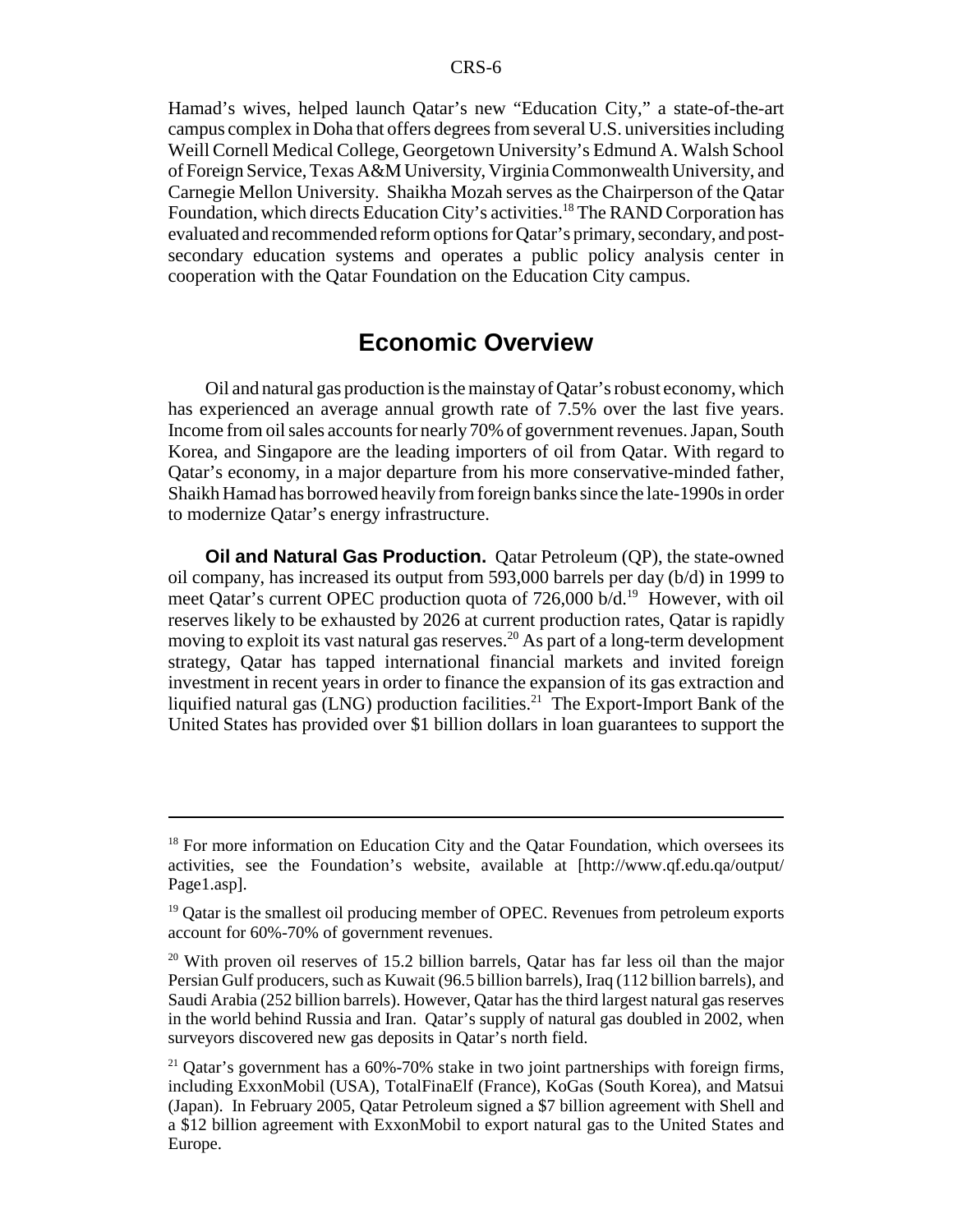development of Qatar's gas production facilities in cooperation with a range of U.S., European, and Asian companies, banks, and export credit agencies.<sup>22</sup>

Qatar intends to expand its yearly LNG output, which is not subject to OPEC production quotas, from 4.5 million tons per annum in 2002 to 14 - 18 million tons per annum by 2010. Although Qatar's LNG industry has low capital costs due to government investment, it has high operational costs, which has required Qatar to develop economies of scale in order to be more competitive with established LNG exporters such as Indonesia and Nigeria.<sup>23</sup> The large natural gas production and shipping facilities at the coastal city of Ras Laffan in northern Qatar serve as the main site for the country's gas development projects, with several independent gas production and conversion "trains" linked to corresponding fields and contracted export markets.

Qatar has signed several agreements with U.S. energy companies (ConocoPhillips and ExxonMobil) and other international companies to develop facilities to export LNG to the United States, the UK, Spain, Italy, South Korea, Taiwan, and India. Qatar also is in the midst of building the largest gas to liquids (GTL) plant in the world. Under Project Dolphin, Qatar is planning to build underwater pipelines to export natural gas to Kuwait, Oman, and the United Arab Emirates. Qatari government officials estimate that natural gas revenues will outstrip oil income in the near future.

#### **U.S.-Qatari Relations**

A U.S. embassy was established in Doha in 1973, but U.S. relations with Qatar did not blossom until the 1991 Gulf war. During fighting with Iraqi forces in January 1991, Qatari armored forces helped coalition troops repel an Iraqi attack on the Saudi Arabian town of Kafji, on the coastal road leading south from Kuwait into Saudi Arabia's oil rich Eastern Province.<sup>24</sup> The United States promptly recognized the assumption of power by Shaikh Hamad in June 1995 and has welcomed Qatar's defense cooperation, as well as Qatari political, economic, and educational reform efforts since then. U.S. concerns regarding alleged material support for terrorist groups by some Qataris, including members of the royal family, have been balanced over time by Qatar's counterterrorism efforts and its broader, long-term commitment

 $^{22}$  For example, since 1996, the Export Import Bank has provided loan guarantees to support the export of U.S. equipment and services for the construction of facilities at Ras Laffan, including most recently, the construction of natural gas liquefaction plants and facilities associated with the QatarGas II and III projects. See Export Import Bank of the United States, "Ex-Im Bank \$930 Million Guarantee Supports U.S. Exports to Build LNG Plant in Qatar," Nov. 18, 2004; and Export Import Bank of the United States, "Ex-Im Bank Finances QatarGas 3 Liquid Natural Gas Complex, Dec. 15, 2005.

<sup>&</sup>lt;sup>23</sup> Meeting with Qatar Petroleum, Qatar Gas, and Ras Gas executives, Ras Laffan, Qatar, Jan. 2005.

<sup>24</sup> Thomas Ferraro, "Allies Retake Saudi City," *United Press International*, January 31, 1991; and Joseph Albright, "Marines Take Credit for Khafji Victory," *Atlanta Journal and Constitution*, Feb. 3, 1991.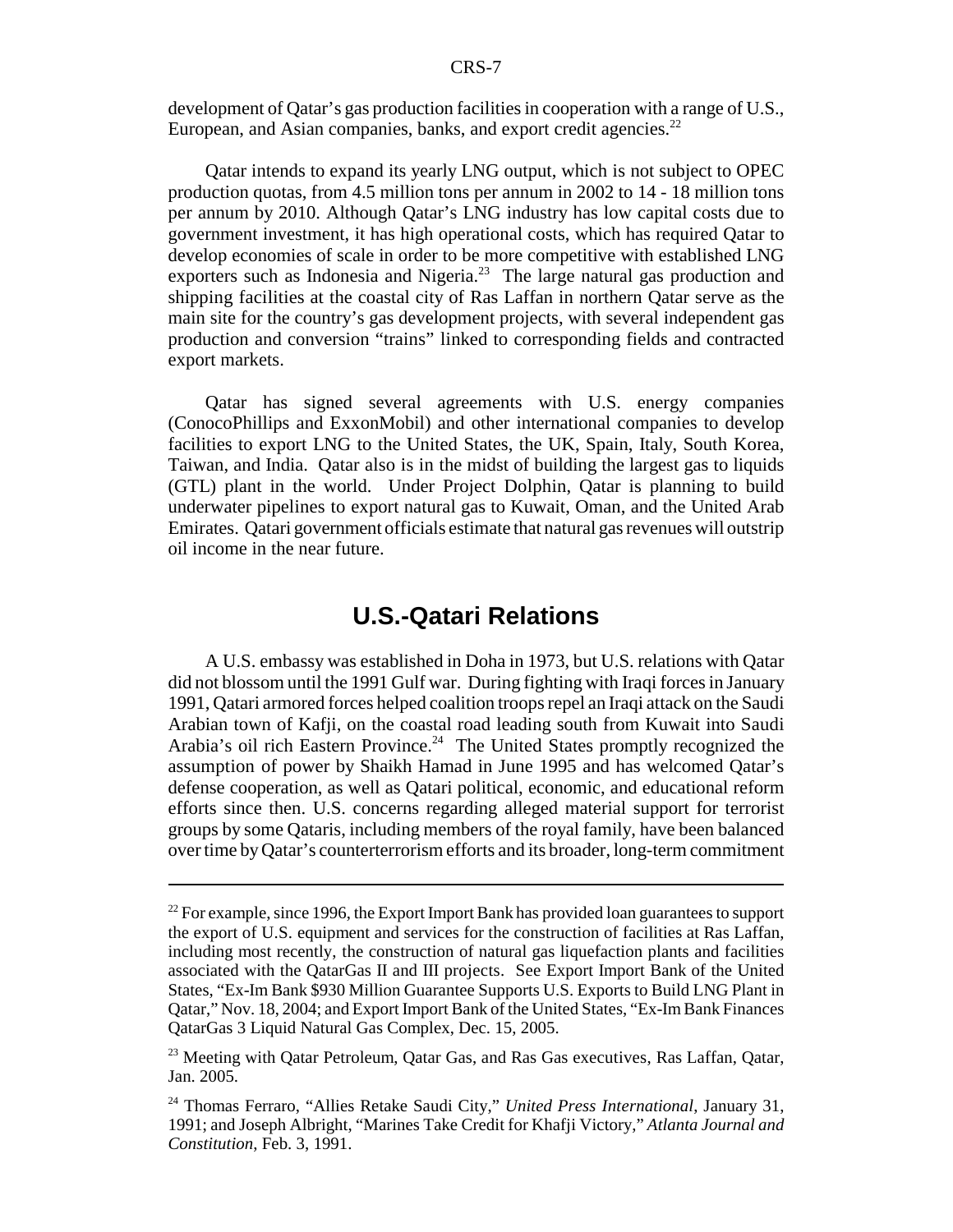to host and support U.S. military forces being used in ongoing operations in Iraq, Afghanistan, and the global war on terrorism. Qatari-U.S. relations remain cordial and close. In September 2005, Qatar offered to donate \$100 million to victims of Hurricane Katrina in the U.S. Gulf states.

#### **Defense, Security, and Terrorism**

**U.S.-Qatar Defense Cooperation.** With its small territory and narrow population base, Qatar relies to a large degree on external cooperation and support for its security. With a personnel strength of 11,800, Qatar's armed forces are the second smallest in the Middle East.<sup>25</sup> Oatar, like other Gulf states, contributes military units to a small Gulf Cooperation Council rapid deployment force of 5,000 - 10,000 known as Peninsula Shield. France has provided approximately 80% of Qatar's arms inventory. Since the 1991 Gulf war, Qatar has pursued a limited program of force modernization. To date, however, it has not purchased U.S. weapons.

In April 2003, the U.S. Combat Air Operations Center for the Middle East moved from Prince Sultan Airbase in Saudi Arabia to Qatar's Al Udeid airbase south of Doha, the Qatari capital. Al Udeid serves as a logistics hub for U.S. operations in Afghanistan as well as a key command and basing center for Operation Iraqi Freedom. Nearby Camp As Sayliyah is the largest pre-positioning facility of U.S. military equipment in the world. Qatar invested over \$1 billion to construct the Al Udeid air base during the 1990s: it did not have an air force of its own at the time. Qatar is currently contributing \$400 million to U.S. efforts to upgrade and construct facilities there, including a new air operations command center.<sup>26</sup>

**Internal Security.** Terrorist attacks in Saudi Arabia during 2003 and 2004 forced U.S. and Qatari officials to focus on Qatar's internal security, as analysts have expressed concern that Al Qaeda operatives displaced by an ongoing Saudi crackdown or other local terrorist cells could try to establish a presence and destabilize Qatar. In November 2004, the U.S. State Department issued a warning of a possible terrorist attack against a hotel or hotels used by Americans in Doha. The warning expired without incident. On March 19, 2005, an Egyptian national carried out a car bomb attack at a theater popular with Western expatriates on the outskirts of the capital city of Doha. The car bombing, the first terrorist incident of its kind in Qatar, killed one British citizen and wounded twelve others. The suicide bomber was an engineer employed at Qatar Petroleum, and authorities have been unable to definitively link him to Al Qaeda or other terrorist groups. The attack came on the second anniversary of the beginning of Operation Iraqi Freedom and a week after an Al Qaeda leader in Saudi Arabia called for a new wave of attacks against Western interests in the Persian Gulf. The Qatari Ministry of the Interior is responsible for internal security and is legally empowered to detain suspects without trial for up to two years.

 $25$  Bahrain, with an estimated 11,000-member force, has the smallest.

<sup>&</sup>lt;sup>26</sup> Michael R. Gordan and Eric Schmitt, "U.S. Will Move Air Operations to Qatar Base," *New York Times*, Apr. 28, 2003; and Eric Schmitt, "Pentagon Construction Boom Beefs Up Mideast Air Bases," *New York Times*, Sept. 18, 2005.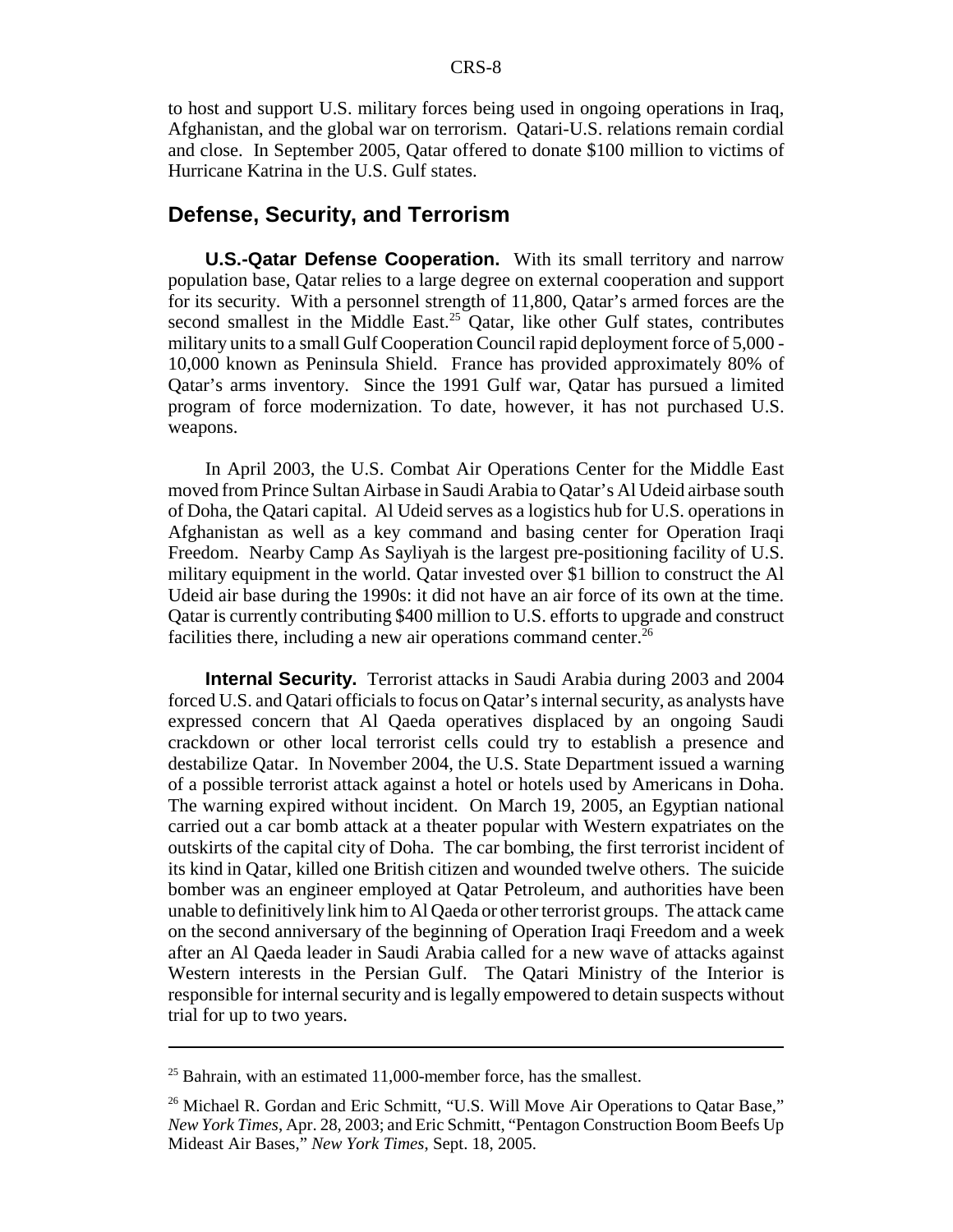**Terrorism Concerns.** According to the 9/11 Commission Report and former U.S. government officials, royal family member and current Qatari Interior Minister, Shaikh Abdullah bin Khalid Al Thani, provided safe harbor and assistance to Al Qaeda leaders during the 1990s, including the suspected mastermind of the September 11 hijacking plot, Khalid Shaikh Mohammed.<sup>27</sup> Former U.S. officials and leaked U.S. government reports state that Osama Bin Laden also visited Doha twice during the mid-1990s as a guest of Shaikh Abdullah bin Khalid, who then served as Qatar's Minister for Religious Endowments & Islamic Affairs, and, later, as Minister of State for Internal Affairs. During a January 1996 visit to Doha, Bin Laden reportedly "discussed the successful movement of explosives into Saudi Arabia, and operations targeted against U.S. and U.K. interests in Dammam, Dharan, and Khobar, using clandestine al Qaeda cells in Saudi Arabia."28 According to other accounts, Shaikh Abdullah bin Khalid welcomed dozens of so-called "Afghan Arab" veterans of the anti-Soviet conflict in Afghanistan to Qatar in the early 1990s and operated a farm where some of those individuals lived and worked over a period of several years.29

In January 1996, FBI officials narrowly missed an opportunity to capture Khalid Shaikh Mohammed in Qatar, where he held a government job at Qatar's Ministry of Electricity and Water and had been targeted for arrest in connection with an

<sup>28</sup> Memorandum from the Department of Defense to the Senate Select Committee on Intelligence partially reprinted in Steven F. Hayes, "Case Closed," *Weekly Standard*, Nov. 24, 2003. Pentagon spokesmen responded to the publication of the excerpts from the memorandum in the Hayes article by indicating that the memorandum was a collection of intelligence data from various sources which did not constitute a finished intelligence product. It is unclear if Bin Laden's reported visit was related to preparations for the June 1996 attack on the Khobar Towers military barracks in Saudi Arabia that killed 19 U.S. servicemen. Press reporting from the late 1990s cites a former U.S. intelligence official as indicating that the "Qatari individual" who hosted Bin Laden was Abdullah Bin Khalid Al Thani. See James Risen and Benjamin Weiser, "U.S. Officials Say Aid for Terrorists Came Through Two Persian Gulf Nations," *New York Times*, July 8, 1999.

 $27$  According to the 9/11 Commission Report, Khalid Shaikh Mohammed provided financial support to a co-conspirator in the 1993 World Trade Center bombing while living in Qatar and later moved his family to Qatar at Shaikh Abdallah bin Khalid Al Thani's suggestion. The Report also states that Mohammed "claims that Sheikh Abdallah was not a member, financier, or supporter of al Qaeda," and that Mohammed admitted "that Abdallah underwrote a 1995 trip [Mohammed] took to join the Bosnia jihad." Final Report of the National Commission on Terrorist Attacks Upon the United States (The 9/11 Commission Report), pp. 73, 147-8, 488-9. The Emir named Shaikh Abdullah bin Khalid Al Thani to the post of Minister of Interior in January 2001, a post he continues to hold. His deputy, Minister of State for Interior Affairs Abdallah bin Nasir bin Khalifa Al Thani, currently serves as the official ministry liaison to foreign governments, including the United States. James Risen and David Johnston, "Qaeda Aide Slipped Away Long Before Sept. 11 Attack," *New York Times*, Mar. 8, 2003; Josh Meyer and John Goetz, "Qatar's Security Chief Suspected of Having Ties to Al Qaeda," *Los Angeles Times*, Mar. 28, 2003.

 $29$  James Risen and Benjamin Weiser, "U.S. Officials Say Aid for Terrorists Came Through Two Persian Gulf Nations," *New York Times*, July 8, 1999. James Risen and David Johnston, "Qaeda Aide Slipped Away Long Before Sept. 11 Attack," *New York Times*, March 8, 2003; Josh Meyer and John Goetz, "Qatar's Security Chief Suspected of Having Ties to Al Qaeda," *Los Angeles Times*, Mar. 28, 2003.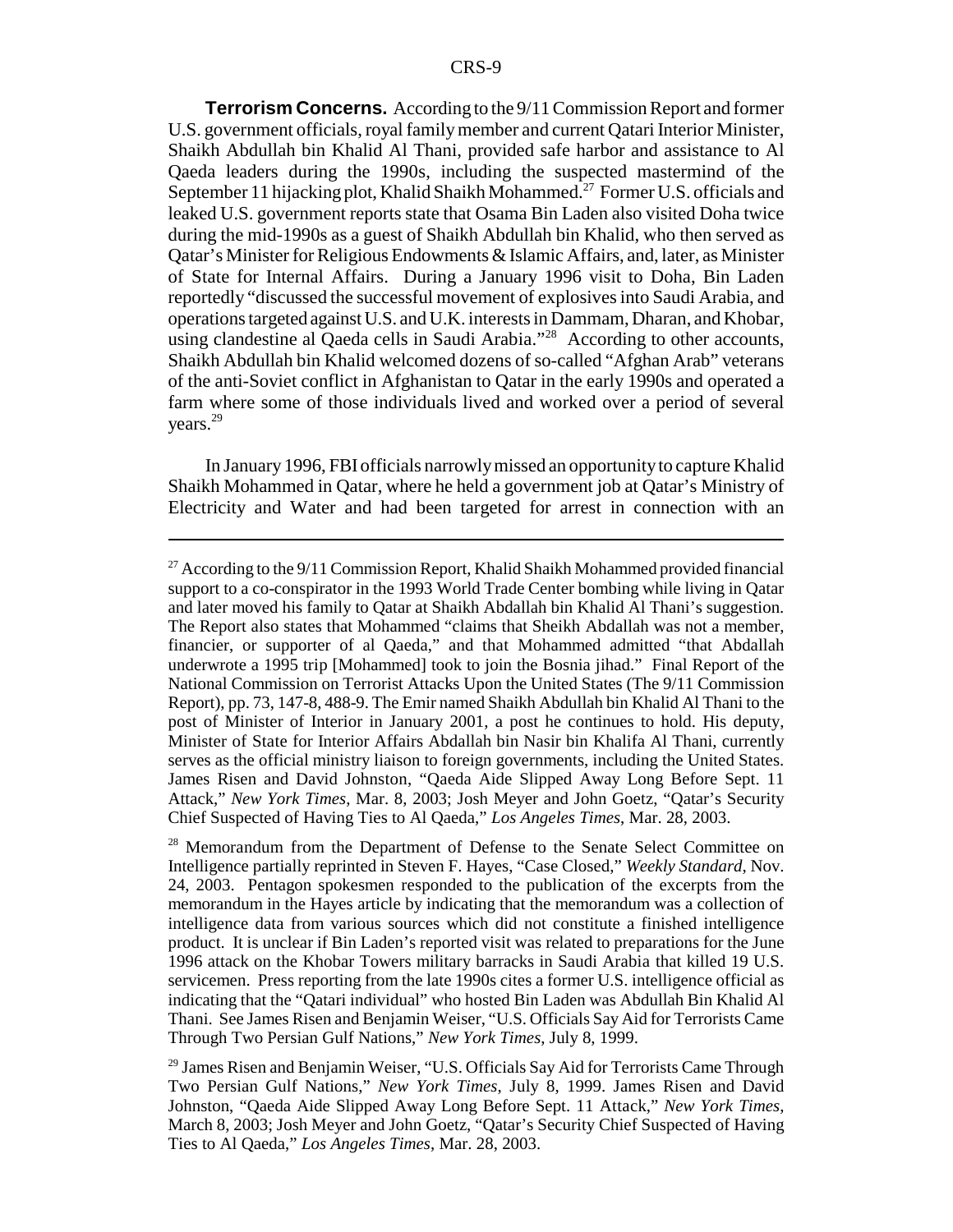investigation of his nephew — 1993 World Trade Center bombing mastermind Ramzi Yousef.<sup>30</sup> The FBI dispatched a team to arrest Mohammed, but he fled Qatar before he could be detained. Some former U.S. officials have since stated their belief that a high ranking member of the Qatari government alerted Mohammed to the impending raid, allowing him to flee the country.<sup>31</sup>

More recent concerns regarding potential support for terrorism by prominent Qataris have centered around claims that Abu Musab Al Zarqawi may have transited Qatar after September 11, 2001 and benefitted from a safehouse and financial support provided by a member of the ruling Al Thani family.<sup>32</sup> It is unclear what types of discussions Clinton Administration or Bush Administration officials conducted with the government of Qatar regarding these allegations. U.S. security officials working to ensure the safety and security of U.S. facilities, citizens, and assets in Qatar report that their relationships with Ministry of Interior officials are positive and cooperative.

**Counterterrorism Support.** The U.S. Department of State has characterized Qatar's counterterrorism support since September 11, 2001 as "significant."<sup>33</sup> Qatar's Combating Terrorism Law, passed in March 2004, established definitions of terrorism and terrorist financing and broadened the government's power to detect and prevent terrorist threats and to investigate and prosecute terrorists and their supporters. Qatar also established the Qatar Authority for Charitable Activities (QACA) in March 2004 to monitor the activities of all Qatari domestic and international charitable organizations, including prominent organizations such as the Qatar Charitable Society and the Shaikh Eid bin Mohammed Al Thani Charitable Association. All international financial charity transfers and project verification fall within the jurisdiction of the new QACA.<sup>34</sup> However, Article 24 of the law establishing the Authority allows the Emir to grant an exemption from QACA oversight to any organization at any time. Qatar's central bank operates a financial intelligence unit (FIU) which monitors activity in Qatar's banking system and serves as a liaison office to similar units in the United States and around the world.<sup>35</sup>

<sup>&</sup>lt;sup>30</sup> According to the 9/11 Commission Report (p. 147), Khalid Shaikh Mohammed "engaged in extensive international travel during his tenure [at the Ministry of Electricity and Water]... much of it in furtherance of terrorist activity."

<sup>&</sup>lt;sup>31</sup> "The U.S. Attorney obtained an indictment against KSM in January 1996, but an official in the government of Qatar probably warned him about it... In January 1996, well aware that U.S. authorities were chasing him, he left Qatar for good and fled to Afghanistan." 9/11 Commission Report, p. 73. The Report provides the following citation: "Intelligence report, interrogation of KSM, July 23, 2003."

 $32$  Patrick E. Tyler "Intelligence Break Let Powell Link Iraq and Qaeda," New York Times, Feb. 3, 2003.

<sup>&</sup>lt;sup>33</sup> Country Reports on Terrorism, Released by the U.S. Department of State - Office of the Coordinator for Counterterrorism, Apr. 27, 2005.

<sup>34</sup> Author interview with QACA Chairman Abdul Aziz bin Abdul Rahman bin Hasan Al Thani, Doha, Qatar, Apr. 2005.

<sup>&</sup>lt;sup>35</sup> Meeting with OCB Governor Abdallah bin Khalid Al Attiyah, Doha, Oatar, Apr. 2005.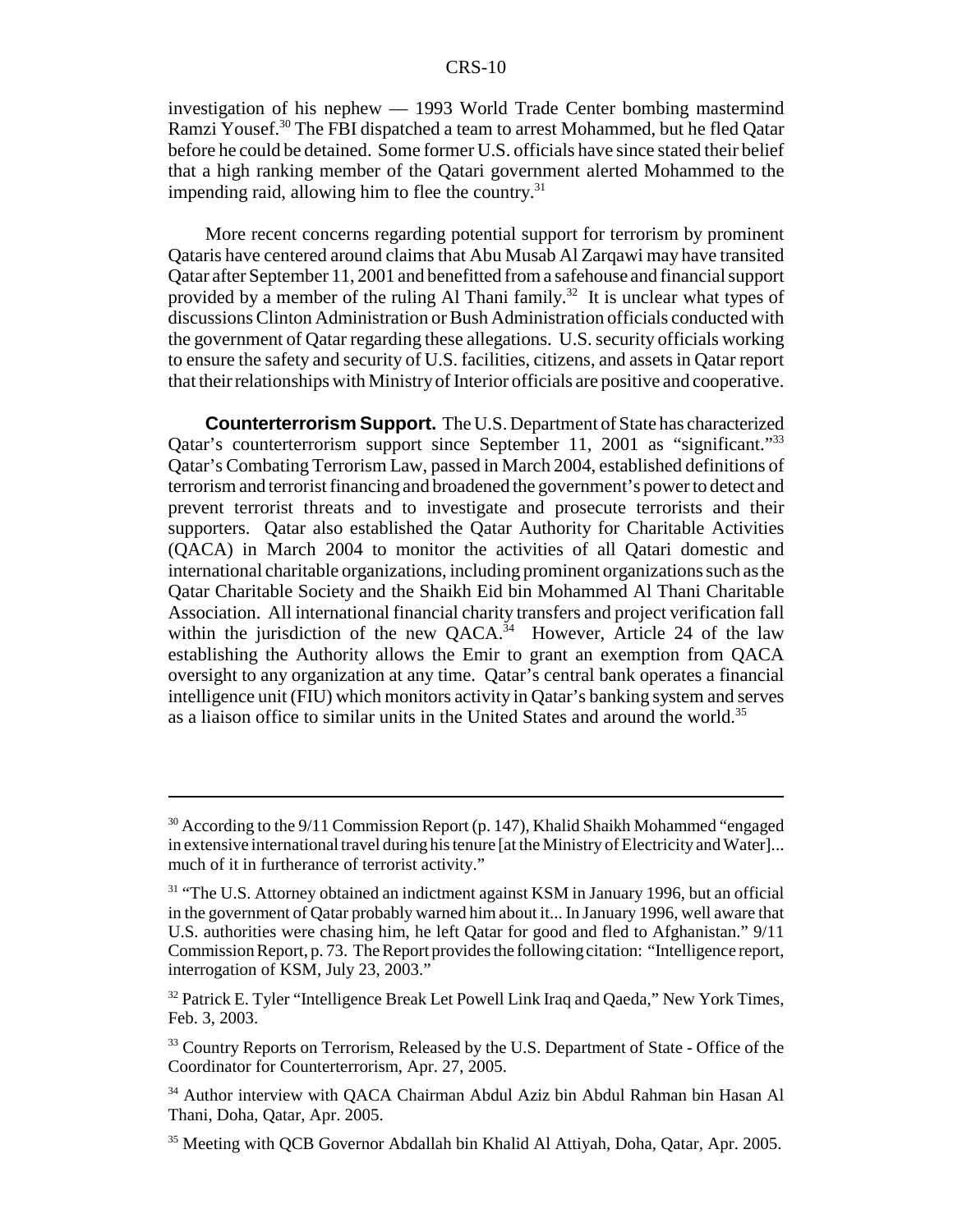**Assassination of Chechen Terrorist Financier in Doha.** On February 13, 2004, a Chechen national named Zelimkhan Yandarbiyev was assassinated in a car bombing outside a mosque in Doha.<sup>36</sup> In the past, the Russian government had accused Yandarbiyev of funding Chechen terrorist activity. Soon after the bombing, Qatari authorities arrested two Russians and filed criminal charges against them. In July 2004, a Qatari court sentenced the two Russians to life in prison, though there is some speculation that Russian and Qatari officials have been conducting negotiations over the release of the two Russian detainees.

#### **Trade and Economic Relations**

Trade between the United States and Qatar has increased since the 1990-1991 Gulf war. U.S. exports to Qatar amounted to \$454 million in 2004, consisting mainly of machinery and transport equipment. U.S. imports from Qatar, mainly fuel and fertilizers, totaled \$387 million in 2004.<sup>37</sup> Although the bulk of Oatar's trade continues to be with a few European countries and Japan, several U.S. firms, including ExxonMobil, Occidental Petroleum, and Pennzoil are active in the development of Qatar's oil and gas resources. Despite the presence of U.S. firms in the Qatari energy sector, the United States imports virtually no oil from Qatar.

#### **Qatari Foreign Policy**

Qatar is a member of the United Nations, the Arab League, the Organization of Islamic Conference, and the Gulf Cooperation Council (GCC).<sup>38</sup> Qatar is also a member of the Organization of Petroleum Exporting Countries (OPEC).

#### **Persian Gulf States**

Qatar's relations with its neighbors have fluctuated over the last decade. Territorial disputes have marred Qatar's relations with Bahrain. In the past, both Qatar and Bahrain have claimed the nearby Hawar island chain, along with the abandoned town of Zubarah on Qatar's northern border. On March 16, 2001, after seven years of deliberations, the International Court of Justice (ICJ) found that Qatar has sovereignty over Zubarah, and that Bahrain has sovereignty over the Hawar islands.39 Since the resolution of the dispute, Qatar and Bahrain have discussed a

<sup>36</sup> David Ignatius, "In Qatar, Standing Up to Putin," *Washington Post*, Mar. 16, 2004; and Andrew McGregor, "The Assassination of Zelimkhan Yandarbiyev: Implications for the War on Terrorism," *Terrorism Monitor*, volume 2, Issue 14, July 15, 2004.

<sup>&</sup>lt;sup>37</sup> United States International Trade Administration, U.S. Department of Commerce, TradeStats Express - National Trade Data, available online at [http://tse.export.gov/ ITA2003\_NATIONAL/TSEIntro.htm].

<sup>&</sup>lt;sup>38</sup> The GCC is a sub-regional organization consisting of six states (Saudi Arabia, Kuwait, Bahrain, Qatar, the United Arab Emirates, and Oman) bordering the Persian Gulf and the Gulf of Oman.

<sup>39 &</sup>quot;The Islands Dispute - Resolved," *Middle East Economic Digest*, Sept. 28, 2001.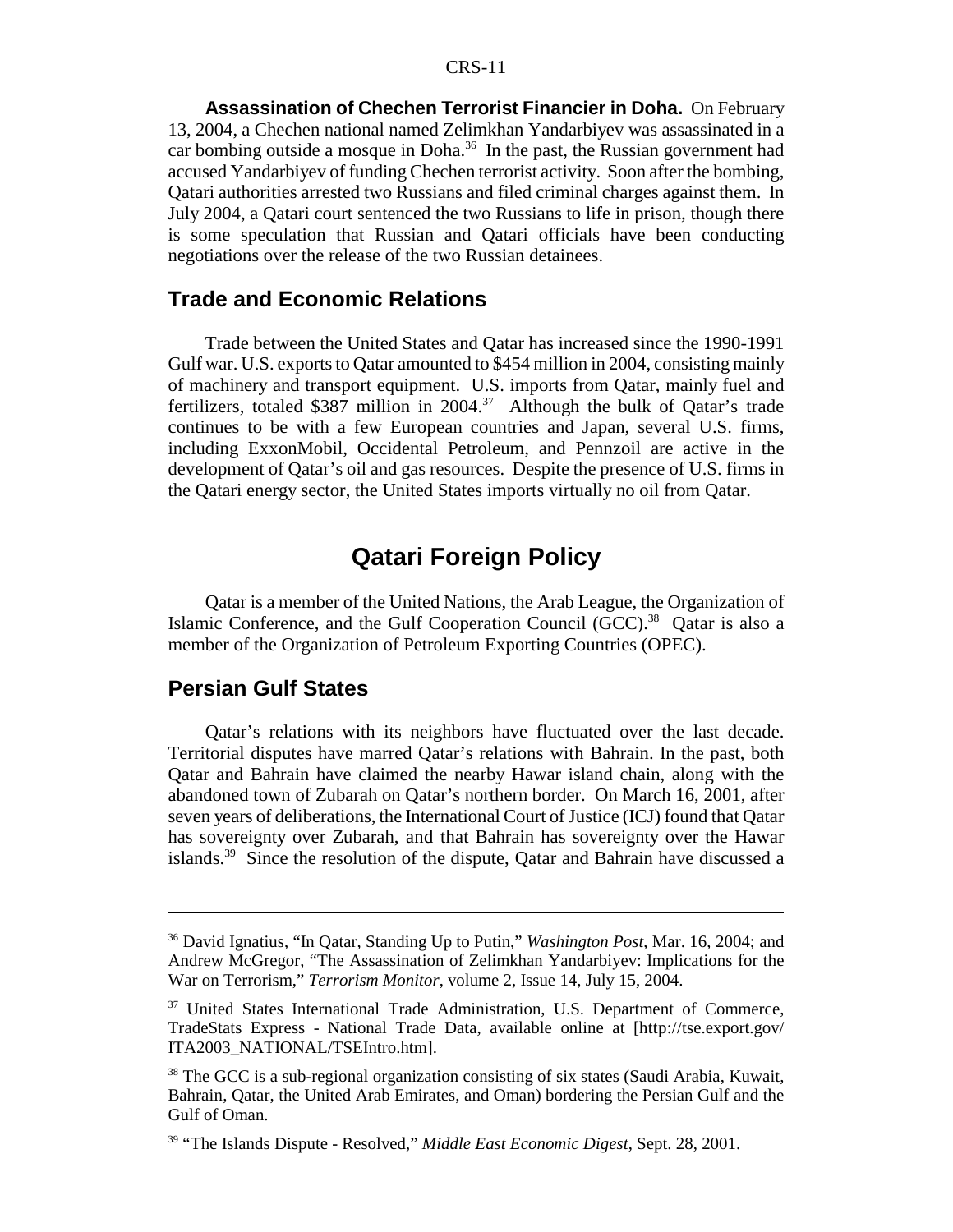plan to construct a 28-mile causeway, aptly named the "Friendship Bridge,"which would connect the two kingdoms.

Relations between the new Emir of Qatar and Saudi rulers were strained in the first few years of his rule. Some Qatari officials accused Saudi Arabia of plotting to restore the former ruler of Qatar in 1996. Since then, Al Jazeera's treatment of Saudi Arabia in its programming has been the largest point of contention between the two regimes. Saudi Arabia withdrew its ambassador from Doha in September 2002 in protest of an Al Jazeera program that criticized the kingdom's founder, King Abdul Aziz Al Saud. The following month, Kuwait closed Al Jazeera's local office in response to an allegedly insulting report on a member of the Kuwait royal family.

#### **Iraq**

A combination of factors — strains with Saudi Arabia and Bahrain and aspirations to a more influential role in regional affairs — has contributed to Qatar's increasingly independent foreign policy since 1992. Although it was an active member of the allied coalition formed during the 1990-1991 Gulf crisis and participated in post-war security arrangements, Qatar adopted a conciliatory stance toward both Iraq and Iran before the other members of the GCC did. Qatar restored diplomatic ties with Saddam Hussein's regime shortly after the 1991 Gulf war, hosted visits by the Iraqi Foreign Minister, and called for relaxing economic sanctions against Iraq.

Nevertheless, Qatar played an important logistics role in Operation Iraqi Freedom, providing headquarters for the U.S. Central Command and pre-positioning facilities for U.S. tanks and armored personnel carriers. At the same time, the Al Jazeera news network, has been criticized by some U.S. officials for being sensationalistic and slanted in its coverage of U.S. military operations. On May 8, 2003, President Bush hosted the Emir of Qatar at the White House, thanking him for his steadfast support during Operation Iraqi Freedom and highlighting his role as a reformer. Qatar continues to serve as an important base of operations for U.S. forces in Iraq and Afghanistan.

#### **Arab-Israeli Issues**

Although Qatar and Israel do not have formal diplomatic ties, Qatar has been in the forefront of Arab-Israeli talks on expanding economic ties during periods of progress in the peace process. Qatar's position regarding the Arab boycott of Israel is governed by the September 1994 decision by the GCC to terminate enforcement of the indirect boycotts, while maintaining, at least in theory, the primary boycott. Qatar has hosted meetings of multilateral Arab-Israeli working groups and then Israeli Prime Minister Shimon Peres visited in April 1996. In addition, Qatar agreed to the establishment of an Israeli trade mission in Doha, Qatar's capital city, although relations cooled after the peace process slowed down in 1996. Since the beginning of the second Palestinian uprising in 2000, Qatar has claimed to have shut down the office; however, according to Qatari officials, it continued to operate at a very low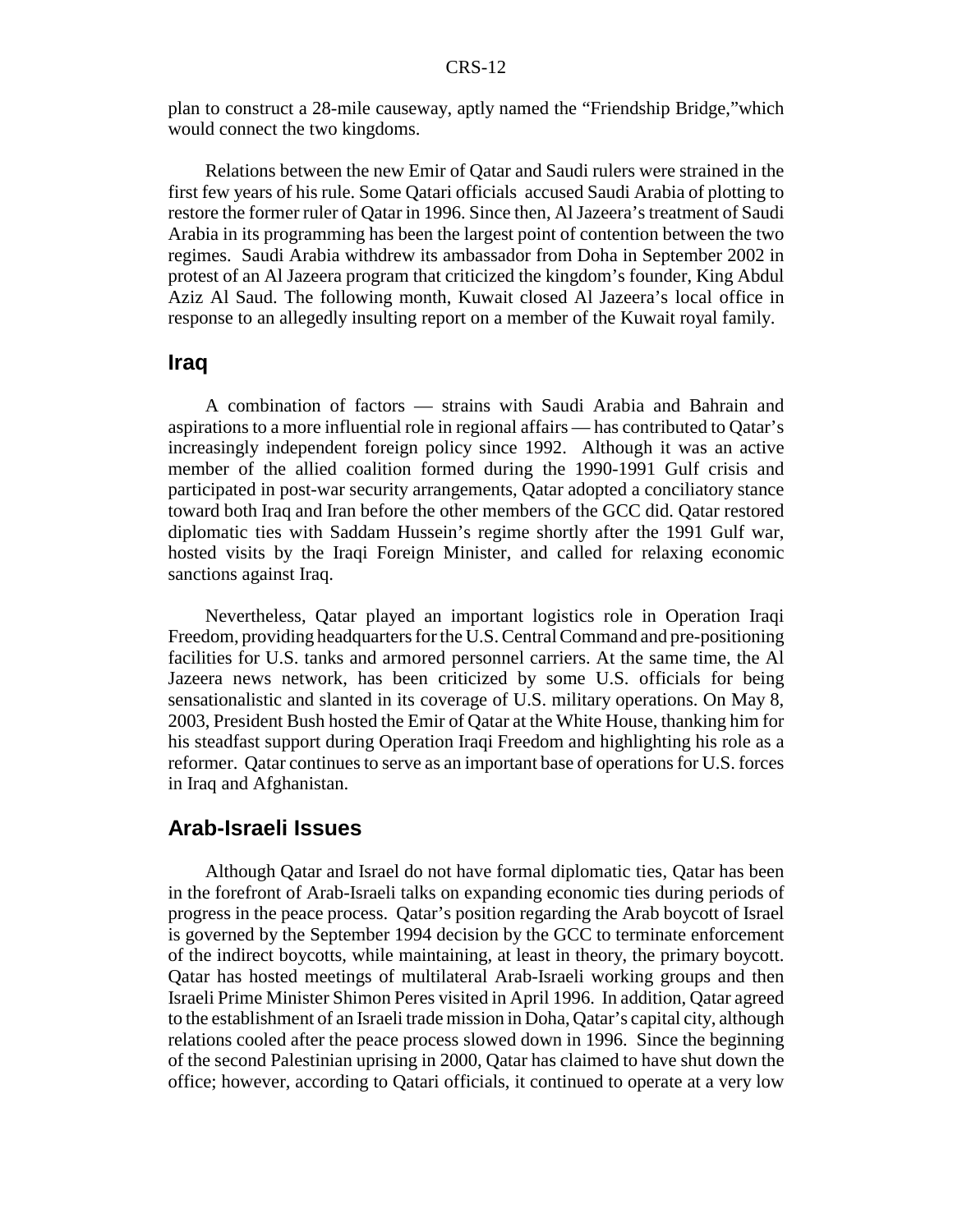#### CRS-13

level.40 Prior to the start of Operation Iraqi Freedom, the Israeli Foreign Ministry closed the trade mission in Doha and evacuated three Israeli envoys and their families. Israel promised to reopen the office after the war.<sup>41</sup> Despite pressure from some other Arab states, Qatar hosted the fourth annual Middle East/North Africa Economic Conference (MENA) in November 1997. This was a gathering that brought together some Arab and Israeli business and political leaders to discuss regional economic cooperation.

In May 2003, Qatari and Israeli Foreign Ministers met in Paris to discuss ways of reviving the Israeli-Palestinian peace process. The meeting took place only a week after the Emir's visit to Washington DC, prompting speculation that President Bush encouraged Qatari officials to take a more active role in the peace process. Shaikh Hamad has acknowledged that Qatar is keen to play a role in encouraging negotiations between Israelis and Palestinians, but that it is too early to open full diplomatic ties with Israel. Analysts regard Qatar's exchanges with Israel, though limited, as broadly in accord with U.S. efforts to foster an expanding dialogue between Israel and Arab states.

<sup>40</sup> Meeting with the Qatari Minister of State, Ahmed Abdullah Al Mehmood, Jan. 12, 2003.

<sup>41 &</sup>quot;Israel Shuts Qatar Mission, To Reduce Staff in Egypt, Jordan, Mauritania," *Yedi'ot Aharanot*, Mar. 3, 2003, translated by the Foreign Broadcasting Information Service (FBIS), Document ID: GMP20030311000208.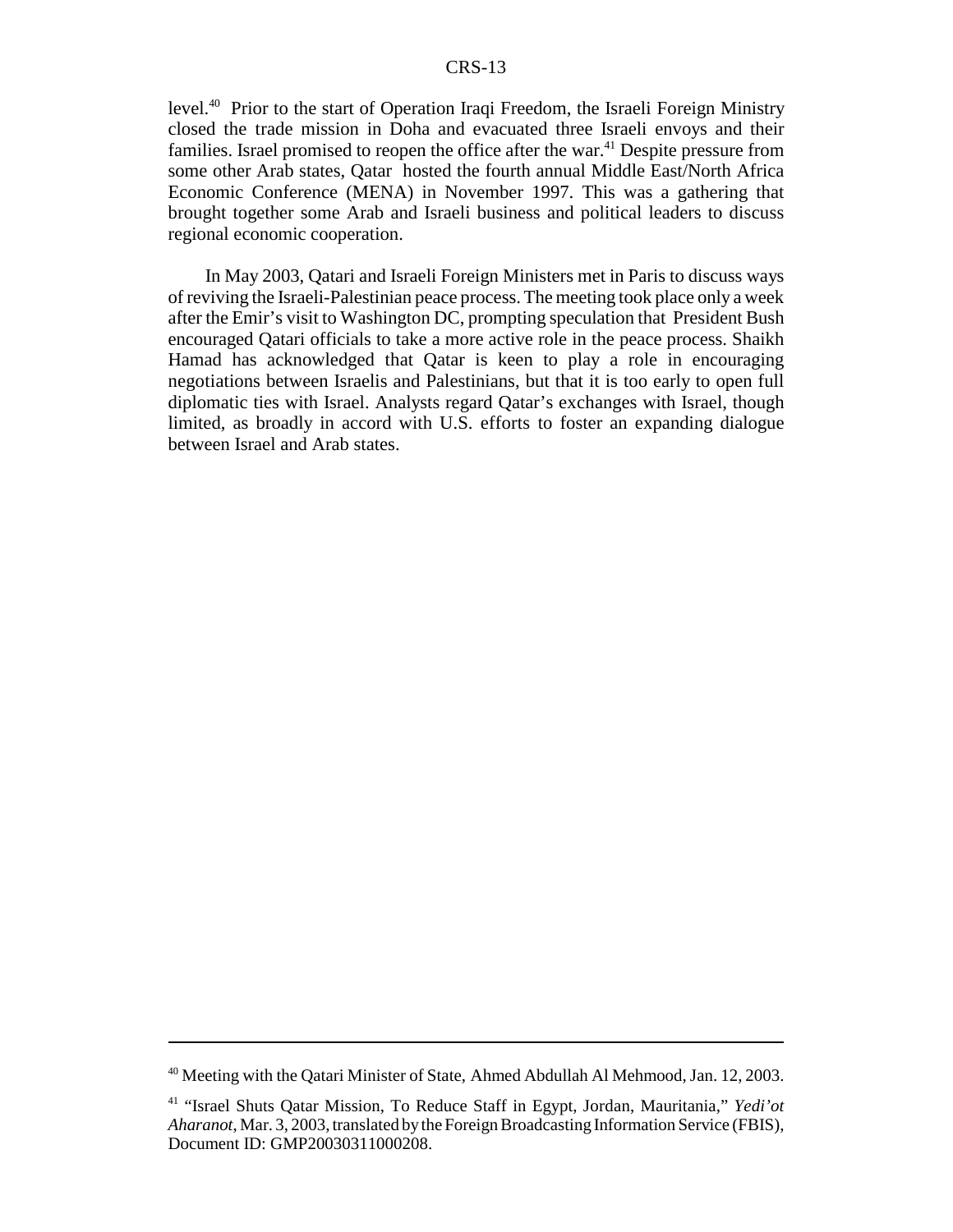| Area:                          | 11,437 sq km (slightly smaller than Connecticut)               |
|--------------------------------|----------------------------------------------------------------|
| <b>Population (July 2005):</b> | 863,051                                                        |
| Literacy:                      | 89%                                                            |
| <b>Religion:</b>               | 95% Muslim                                                     |
| <b>Ethnic Groups:</b>          | 40% Arab, 18% Pakistani, 18% Indian, 10% Iranian,<br>14% other |
| GDP (2004):                    | $$23,200$ per capita                                           |
| Inflation (2004):              | 3%                                                             |
| <b>Oil Reserves:</b>           | 16 billion barrels                                             |
| <b>Gas Reserves:</b>           | 14.41 trillion cubic meters                                    |
| <b>Armed Forces:</b>           | 11,800 active personnel, 34 tanks, 18 fighter aircraft         |

#### **Appendix A: Qatar in Brief**

**Source:** The United States Central Intelligence Agency World Factbook 2005.

#### **Appendix B: Chiefs of State and Cabinet Members of Qatar**

| Emir                            | Hamad bin Khalifa Al Thani                 |
|---------------------------------|--------------------------------------------|
| Heir Apparent                   | Tamim bin Hamad bin Khalifa Al Thani       |
| Prime Minister                  | Abdallah bin Khalifa Al Thani              |
| Deputy Prime Minister           | Muhammad bin Khalifa Al Thani              |
| Foreign Minister                | Hamad bin Jassem bin Jabr Al Thani         |
| <b>Energy Minister</b>          | Abdallah bin Hamad Al Attiyah              |
| <b>Interior Minister</b>        | Abdallah bin Khalid Al Thani <sup>42</sup> |
| <b>Finance Minister</b>         | Youssef Hussein Al Kamal                   |
| Ambassador to the United States | Nasir bin Hamad bin Mubarak Al Khalifa     |

<sup>42</sup> Minister of State for Interior Affairs Abdallah bin Nasser bin Khalifa Al Thani conducts much of the official business of the Ministry of Interior, including serving as liaison to foreign governments and security services.